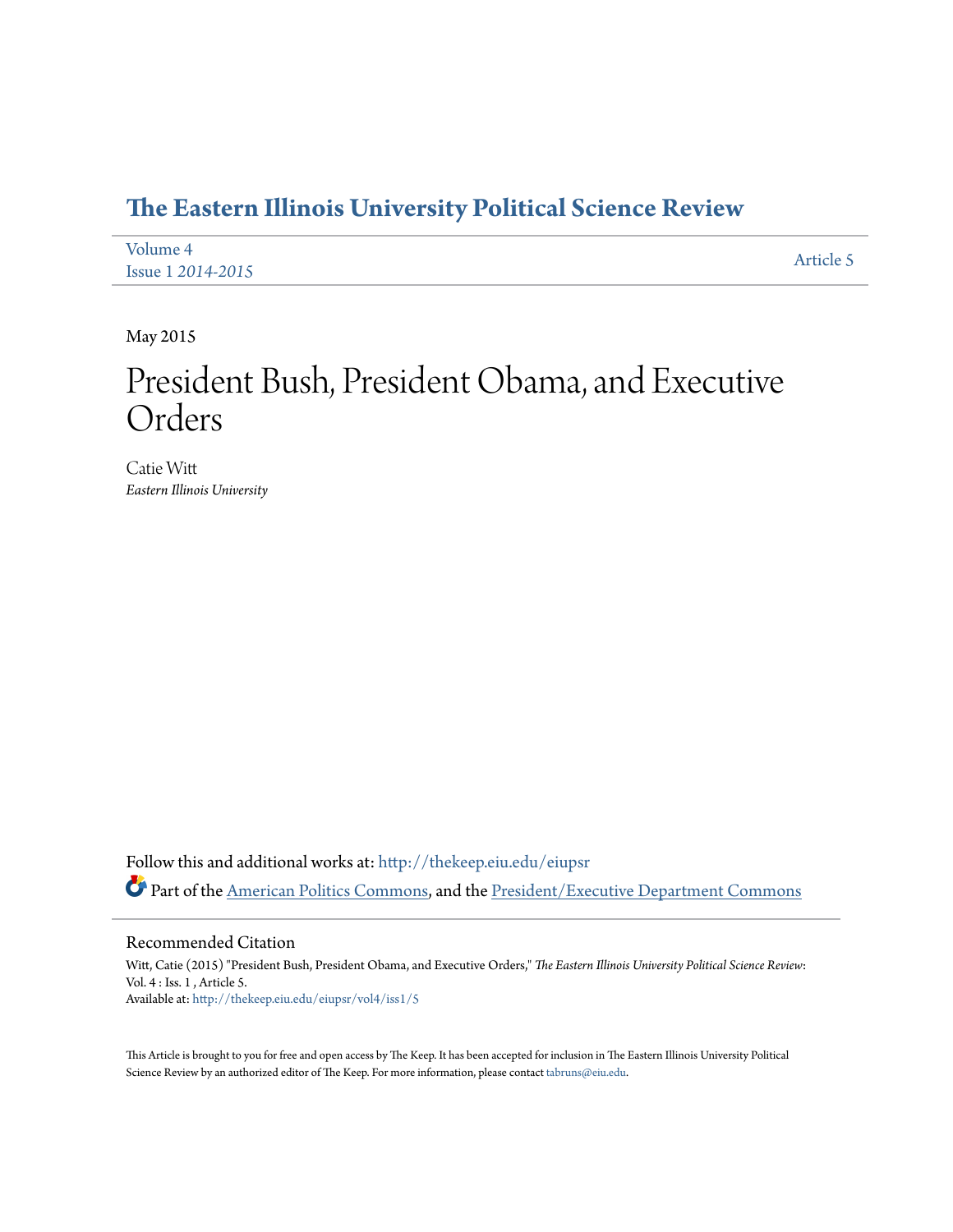1

# **President Bush, President Obama, and Executive Orders Catie Witt**

 Executive orders are a large part of the American Presidency. Each American President, besides William Henry Harrison due to his short term after dying thirty-two days after taking office, has had at least one executive order in their term as President *(Woolley & Peters 2014).* Even America's first President, George Washington, had executive orders during his presidency. An executive order is a directive that requires or authorizes some action within the executive branch of the federal government (*Mayer 1999*). In my research, I will be discussing the powers of the President, focusing on the process of executive orders and how Presidents use this power. I am focusing on executive orders because in explaining this process it can help one better understand the American Presidency. This will help one better understand the Presidency because it shows how much power the President has. My research will also compare executive orders used by both President Bush and President Obama.

 Each President is different and therefore each executive order is different as well. Even the way Presidents go about their executive orders are different. Executive orders are personal and depends on what is happening in the United States at the time. Executive orders and the leadership of the president is the direct result of public policy (*Mayer & Price 2002*). I am studying the executive order of the American Presidency because I am trying to find out what makes a President go through with an executive order, is this process influenced by what is happening in the country at the time or is it influenced by a President's personality? I am going to answer this question by comparing the most high profile executive orders put in place by both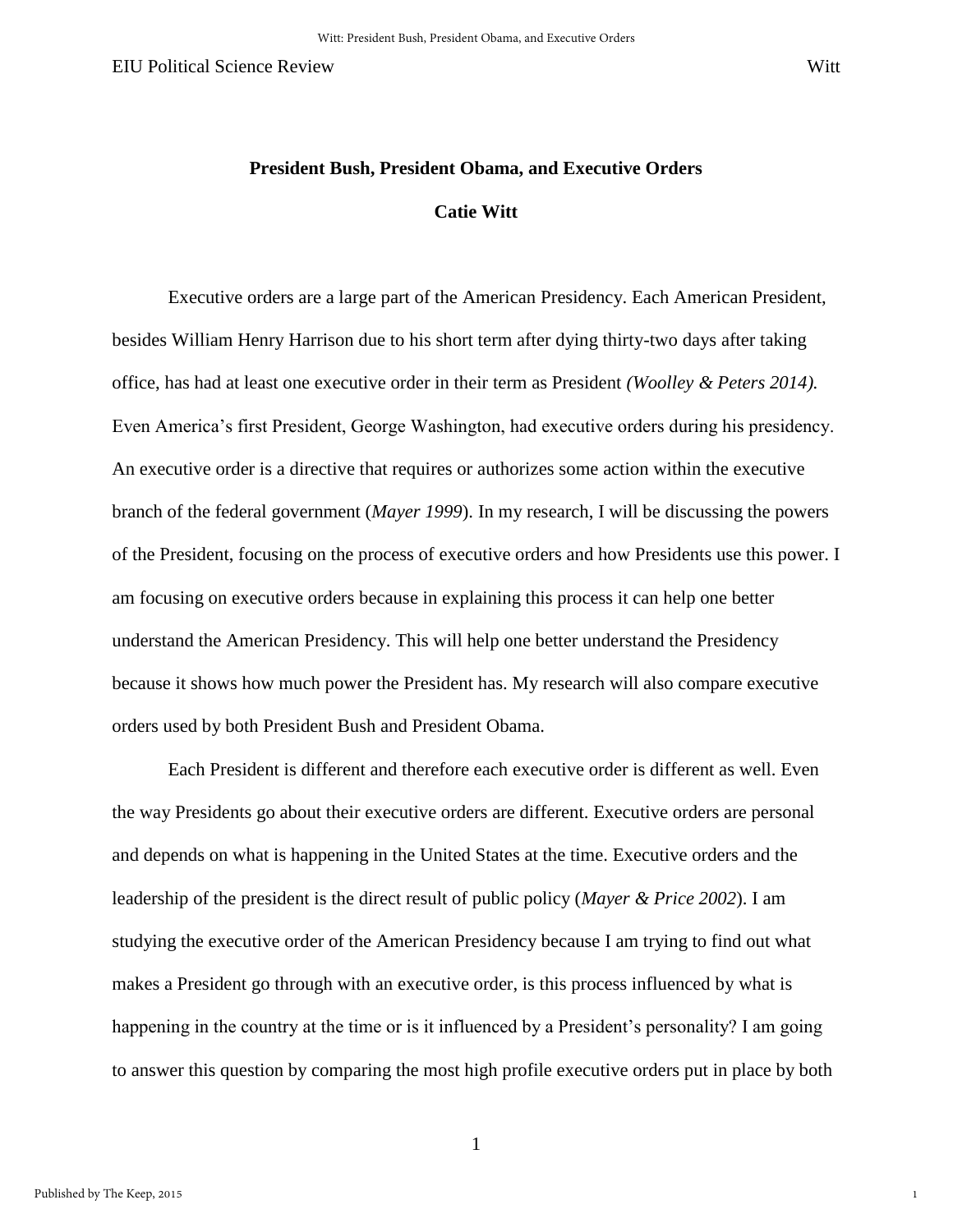President George W. Bush and President Barack Obama. Although President Bush had hundreds of executive orders and President Obama's executive orders are increasing, they both used them differently. I want to find the answer to possible explanations on why President Bush and President Obama used their executive orders the way they did. Did one President use executive orders to focus more on foreign policy? What about domestic policy? Does the political affiliation of a president have a relationship with how a president uses executive orders? Did their decision factor in with what events were occurring during their presidency? I hope that in this research I will find an answer to these questions.

 In finding an answer to my research question I will be using two methods: qualitative and quantitative research. I will use qualitative research by looking at case studies for both President Bush and President Obama and comparing these two. This will help me research what their executive orders dealt with and whether it had anything to do with foreign or domestic affairs. I will look more closely at the most high profile executive orders by both President Bush and President Obama. I will also be using the method of quantitative research to explain my research in charts and graphs so one can have a visual aid. I will be observing the executive orders from the first year of both President Bush and President Obama's presidency and compare the two by looking closely to find the executive orders that deal with foreign policy and the ones that cover domestic policy. Both of the methods I will use will be a great factor in answering my research question.

 This research question is timely, valuable and relevant, especially with the uproar on President Obama's most recent executive order on Immigration. Many people do not completely comprehend what an executive order is. After the media covered President Obama's executive order on immigration, there were many people who were upset because they believed that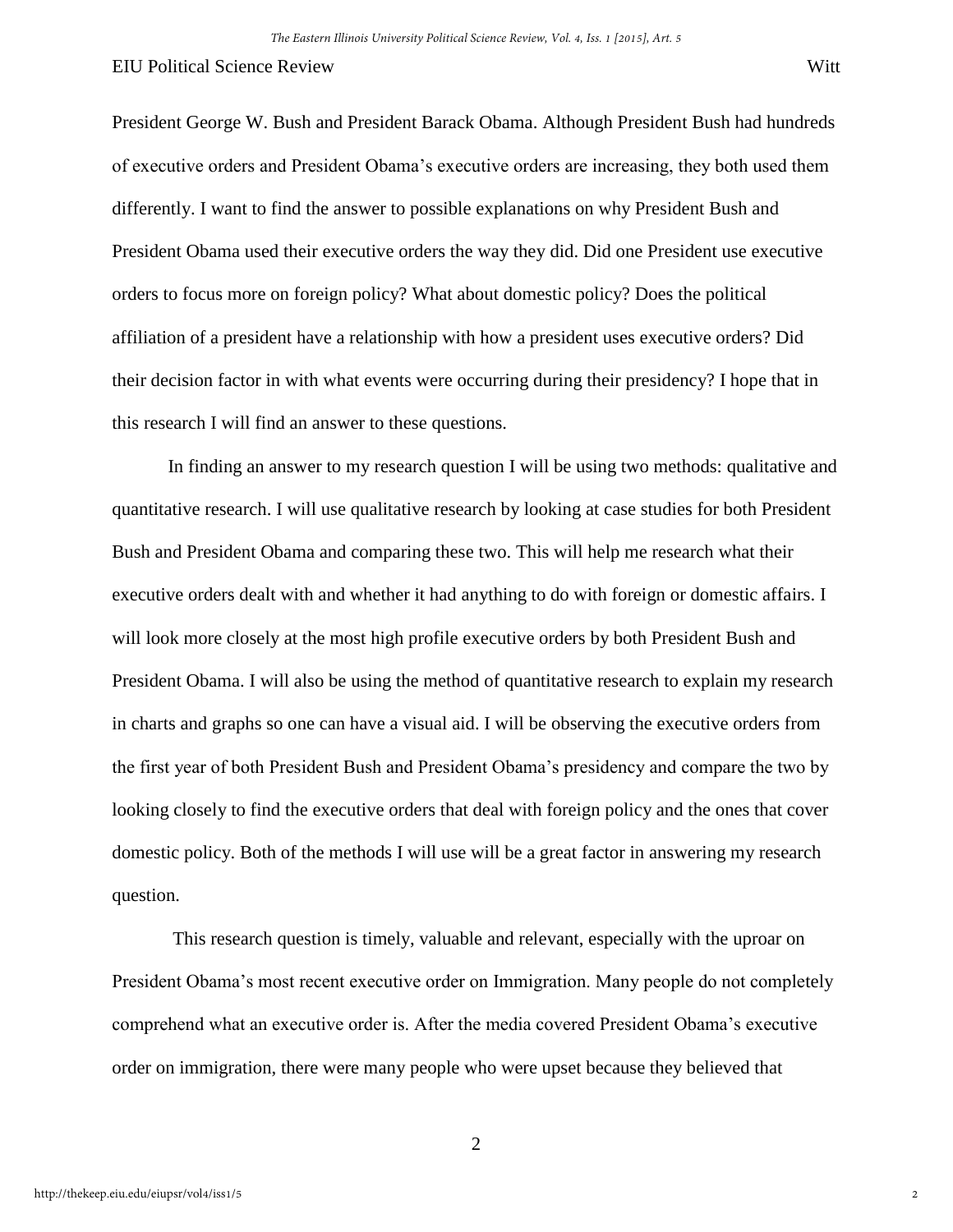Obama had too much power and shouldn't have been able to do what he did. What most people do not know is that executive orders have been around for a long time and that the President has the power to create an executive order. I have hope that this research paper can better inform others not only on how President Bush and President Obama went about their executive orders,

but also inform others about the truth of what executive orders actually are.

#### **Literature Review**

I found a lot of interesting information in my research over this topic. Although the majority of my research I found was helpful in directing me towards further research and my findings, there were some deficiencies that presented themselves. My research is supposed to help find the answer to the explanations of why both President George W. Bush and President Barrack Obama use their executive orders the way they did. I plan on comparing and analyzing the different executive orders during their first term as President of the United States and separating their foreign and domestic policies in regards to executive orders. I will be looking at whether each president focused more on foreign affairs or domestic affairs. I will also be looking for different factors, such as certain events that occurred during the time of the executive order or the events that occurred during the president's term in office.

 The majority of executive order literature I found during my research focuses more thoroughly of why the number of executive orders have varied over time and when a president will most likely execute an executive order and why. In one article I found the authors explained their results of when presidents use the power of executive orders during their term in office. One piece of information that interested me was that the researchers found that presidents are more likely to use executive orders when their approval ratings are dropping *(Deering & Maltzman 1999*). Deering and Maltzman (*1999*) also found strong support for determinates of

3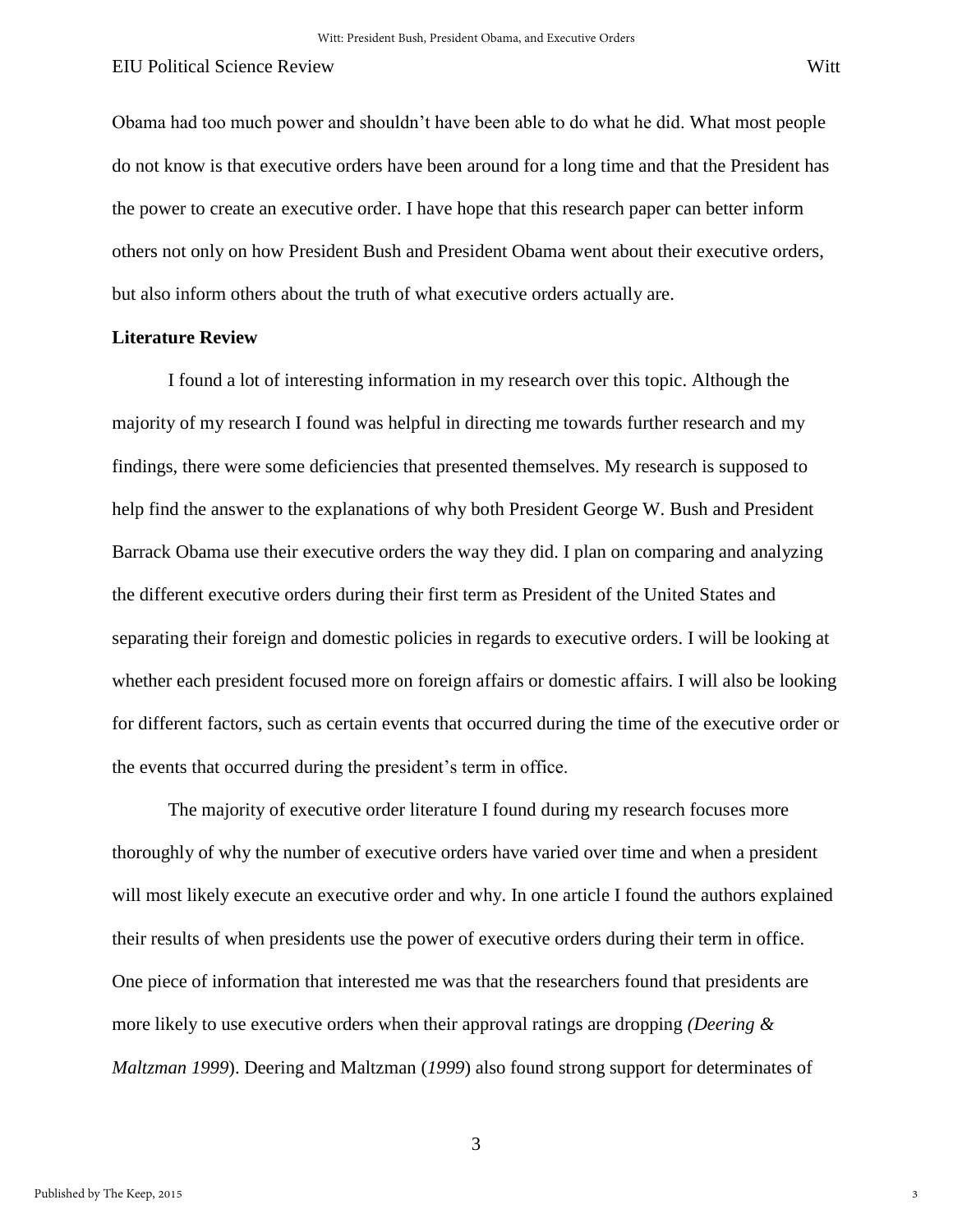executive orders by the president. They found the number of executive orders correlates with the level of congressional support the president has at the time and the likelihood of a congressional veto being able to overturn the executive order.

 In an article by Adam L. Warber, which was reviewed by Louis Fisher (*2006/2007*), Warber separates executive orders into three different categories and then studies these categories by three different events. He separates executive orders into three groups: symbolic, policy, and routine. Warber then studies these three kinds of executive orders by looking at times where the government was divided, times where there was a presidential scandal, and the president's last year in office (Fisher 2006/2007).

 Although these seems to be the systematic way executive orders are used based on timing and events, I think there is more to configure. I believe that there is a more general purpose of executive orders when it comes to the American Presidency and there are different motives behind why the president does what he does when it comes to this specific power the president has.

 According to Adam L. Warber (*2014*), the president is an actor who seeks to have a public policy record that forms support among a variety of groups in the United States. The president could use executive orders to build support from a specific group in particular, such as African-Americans, Latin-Americans, religious organizations, women, and even certain labor unions. Depending on which group he may need the most support from could have a relationship with what the executive order is and how he presents the executive order. I found this interesting because looking at executive orders by both President George W. Bush and President Barrack Obama I can see specific orders that correlate with different groups.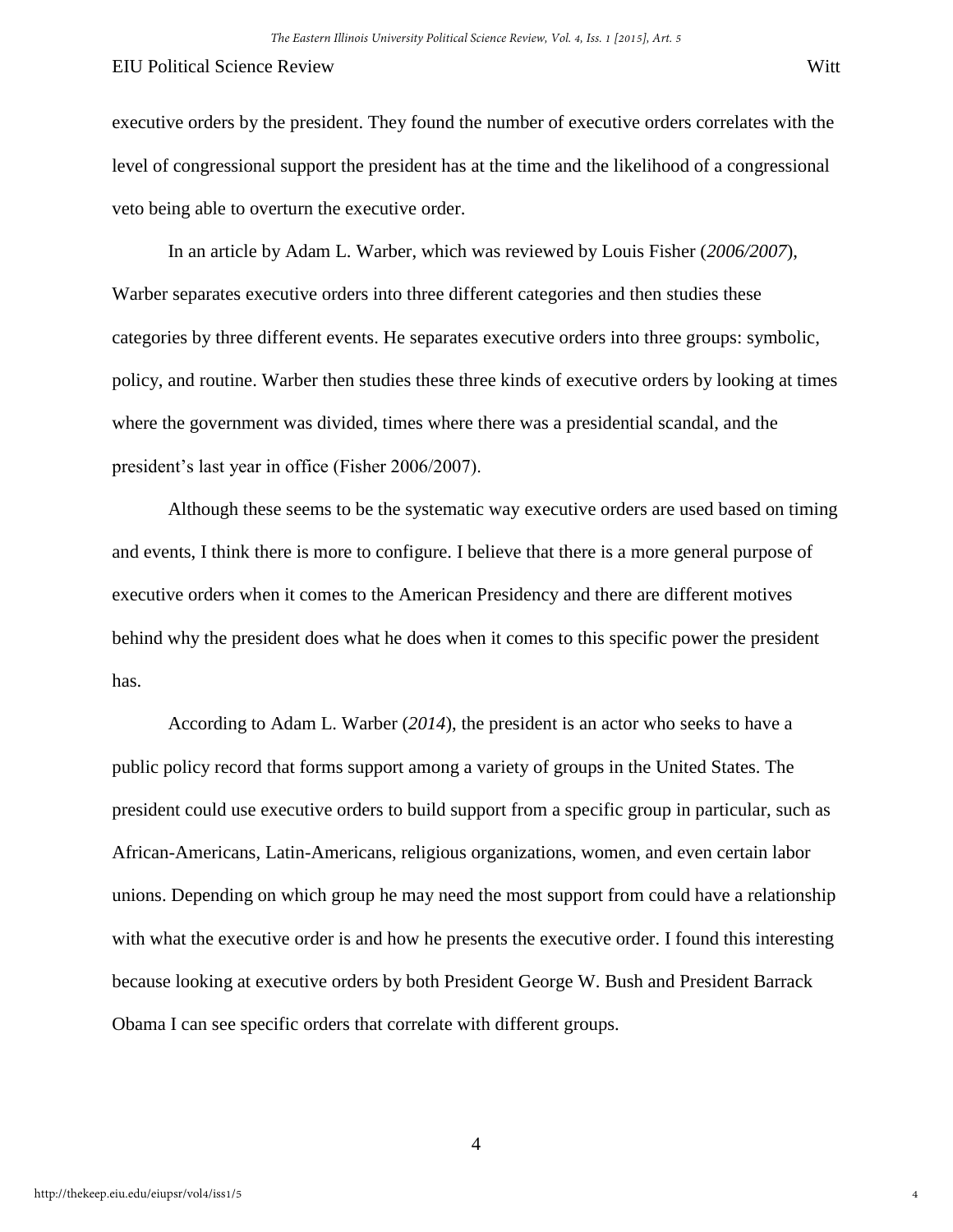In my research I also found that there was a discussion of the two presidencies theory and how it mainly relates to Republicans (*Bond & Fleisher 1988*). The researchers discuss this theory that there are two types of presidents, presidents who focus more on foreign affairs and those who focus on domestic disputes *(Sigelman 1979)*. In this article I was consistently confused on what the authors were trying to prove. Many of their arguments were later contradicted by themselves further in the research. I found this flawed because although I do believe that Republican presidents and Democrat presidents are different when it comes to executive orders, I do not believe that this theory only pertains to one particular party. Both a Republican president and a Democrat president will come face to face with executive orders that have to deal with foreign policy and domestic policy. That is what is expected of the President of the United States, whether they have 4 years or 8 years in office.

 My research will fill the gap missing in the literature found on executive orders because unlike other researchers, I will find information regarding executive orders by looking at two specific executive orders and comparing them. I will also use my information to prove that there is a more general purpose behind the decision-making process of executive orders by American Presidents. I will further go into detail by proving that presidents are rational actors who have a variety of motives and are influenced by the environment they are in during their time in office.

## **Methodology**

 In my research I will be conducting a case study comparing both President George W. Bush and President Barack Obama on their executive orders throughout their terms as President of the United States. I will be analyzing President Bush and President Obama's highest profile executive order and compare the two. I will be examining President Obama's most recent action, Executive Order 13682, which will move immigration reform forward. I will be comparing this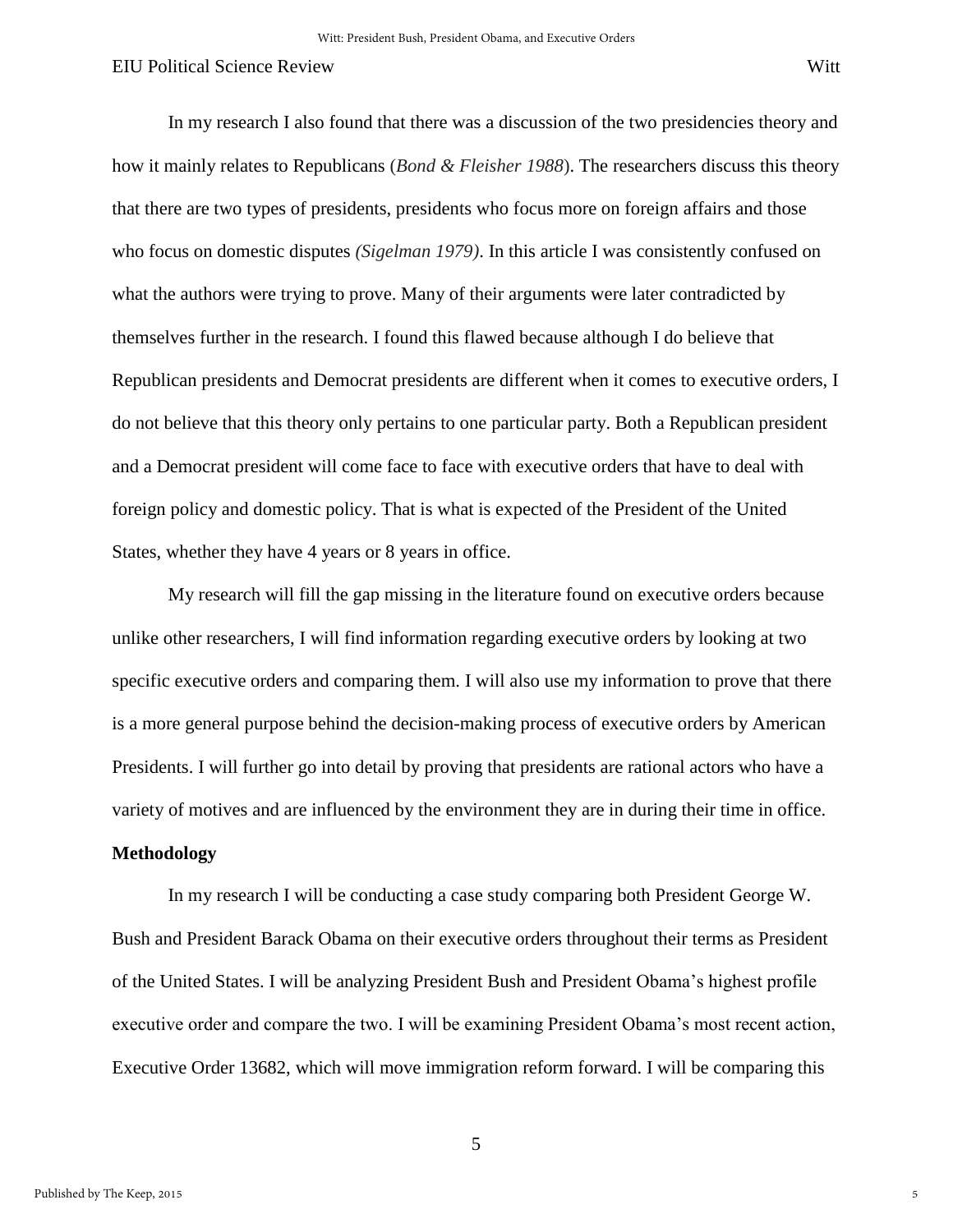executive order to President Bush's executive order on prohibiting transactions with those who commit, threaten to commit, or support terrorism, Executive Order 13224 *(National Archives 2014)*.

 When analyzing these two executive orders I will be looking at what these two executive orders deal with and what they are all about. Although an American President has many executive orders throughout their presidency and they can all vary from different things, many presidents have a majority that are similar depending on what is happening in the country and the world at the time they are serving in office. Some U.S. Presidents tend to deal with more foreign policy executive orders, while others tend to deal with domestic policy here at home. I will be looking at the way both President Bush and Obama handled executive orders, especially the two I mentioned earlier, Executive Order 13224 with the Bush Administration and Executive Order 13682 with the Obama Administration. I will also be doing a case study between President Bush and President Obama. I will be looking at the different factors that influence executive orders and compare the two presidents.

 In my quantitative research I will be focusing on the first year of their presidencies. I will be looking at the executive orders from both President Bush and President Obama's first year in office. After going through their executive orders from their first year, I will then compare both President Bush and President Obama on the executive orders that were related to foreign policy or domestic policy. To get more in depth I will closely look at the most high profile and significant executive orders of both Bush and Obama, rather than looking at the amount each president had.

#### **Findings**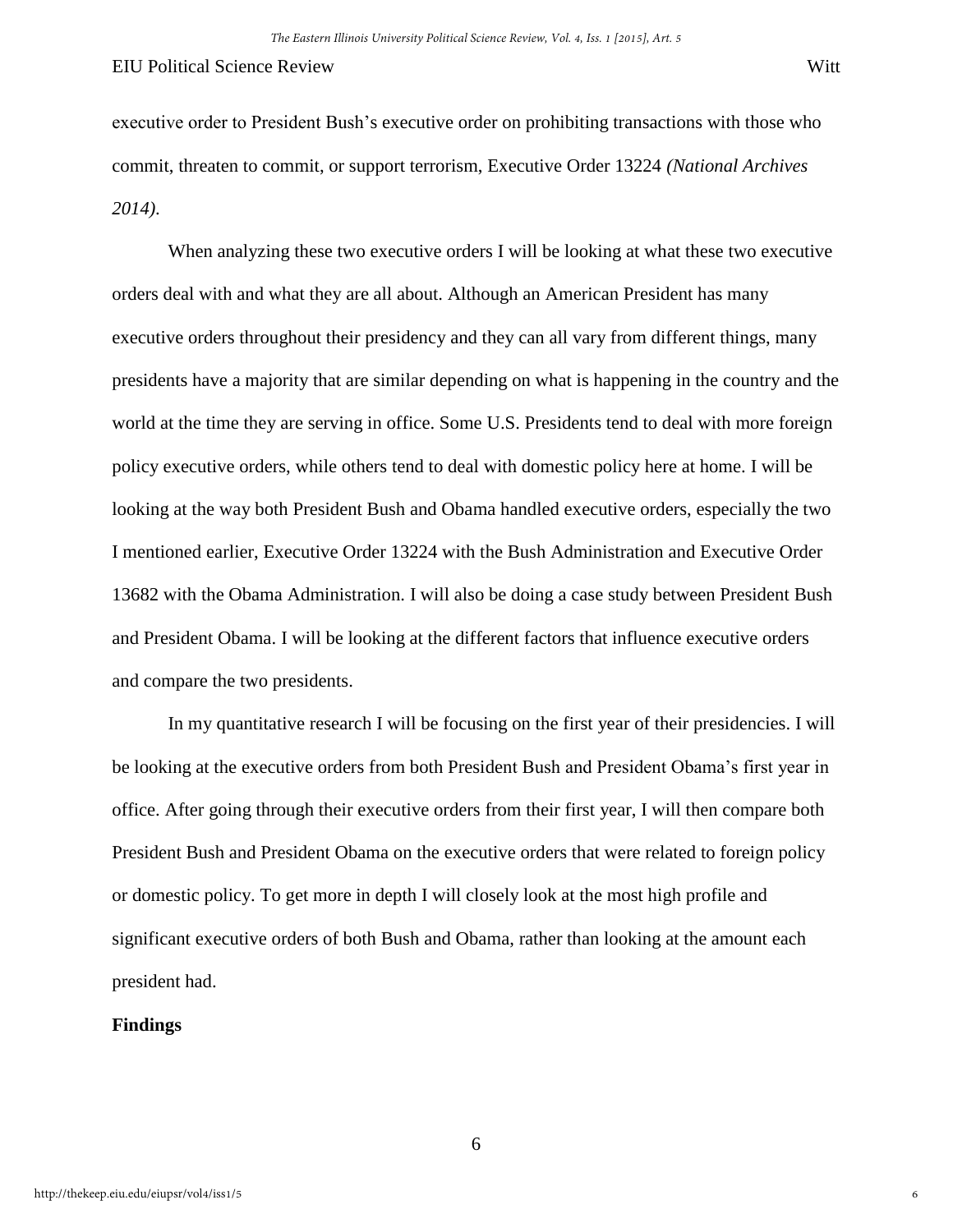Throughout my research I came across many executive orders that were from the Bush administration and the Obama administration that dealt with both foreign policy and domestic policy. The President of the United States of America passes hundreds of executive orders during their time as the leader of one of the most powerful countries in the world. Of course both Republican presidents and Democrat presidents have had executive orders for each category, but the number of executive orders a president has does not equal the significance of those executive orders. Presidents use executive orders in order to emphasize their strengths, so if they are stronger in one area, foreign or domestic, then they will focus more on their strongest suit.

 This situation can be categorized as two different types of presidents: Presidency for domestic matters and Presidency for foreign affairs (*Canes-Wrone, Howell, & Lewis 2008*). Foreign policy has been shown to be more effective due to the fact that Congress leaves this issue to the president to handle himself. It is also shown, that foreign policies are more influential than domestic affairs (*Canes-Wrone, Howell, & Lewis 2008*). Executive orders regarding foreign issues have a tendency to be more successful compared to executive orders that deal with domestic policy (*Bond et al. 2000*). With this being said, executive orders that are for domestic policies can sometimes frustrate presidents because congressional resistance can occur and make the process much longer than if it was an executive order dealing with foreign issues (*Sigelman 1979*). Many researchers would agree that the system of checks and balances regarding cooperation between the President of the United States and Congress can put a variety of items on hold. That is why executive orders dealing with foreign policies are more successful and quick due to the president being able to make a unilateral decision on his own.

 President George W. Bush had a total number of 291 executive orders during his 8 years serving as the President of the United States of America (*National Archives*). Although President

7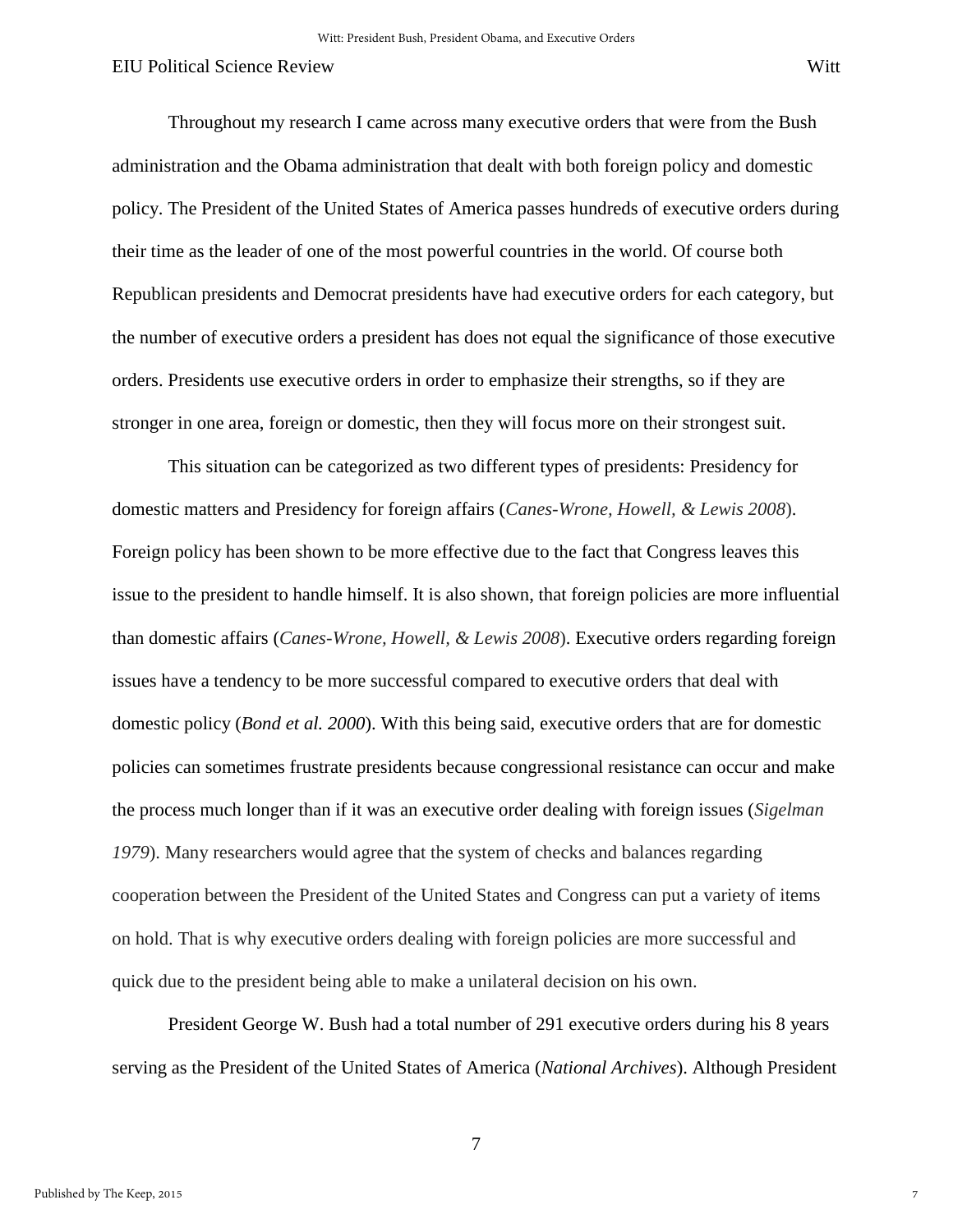Bush had many executive orders that pertained to both domestic and foreign policy, it is not the quantity of his executive orders for each category, but rather the quality and significance of certain executive orders that is important. There is a tendency where Republican Presidents, more often than not, are known for their significant executive orders that deal with foreign policy. In my research, I saw that President Bush had many executive orders that fell under the category of domestic policy, but he significantly left an impact on our country with his use of executive orders over foreign policy. This proves that the number, big or small, of executive orders each president has does not determine the impact he leaves on our country. What matters is the executive orders that are significant and that leave a mark on the American Presidency.

 With President Bush being a member of the Republican Party, I expected to see a great deal of significant executive orders for foreign policy when investigating through his executive orders. Although I did find a great deal that dealt with foreign policy, another factor I had to add to this research was the events that took place during President Bush's presidency. With 9/11 and the war on terror, President Bush was most certainly going to have a great deal of interaction with foreign policy. President Bush, like many wartime presidents, quickly took control of the national crisis after September 11, 2001 (*Mayer & Price 2002*). The first executive order by President Bush after the attack on September 11, 2001 froze the assets of terrorist groups with the Executive Order 13224. I thought this executive order in particular was important and significant. After Executive Order 13224 came many others. President Bush established the Office of Homeland Security within the Executive Office of the President, redefined airline security, and began prosecuting in Afghanistan against the Taliban through the power of executive orders (*Mayer & Price 2002*). This small glimpse of President Bush's presidency just goes to show how significant the unilateral power of executive orders can be.

8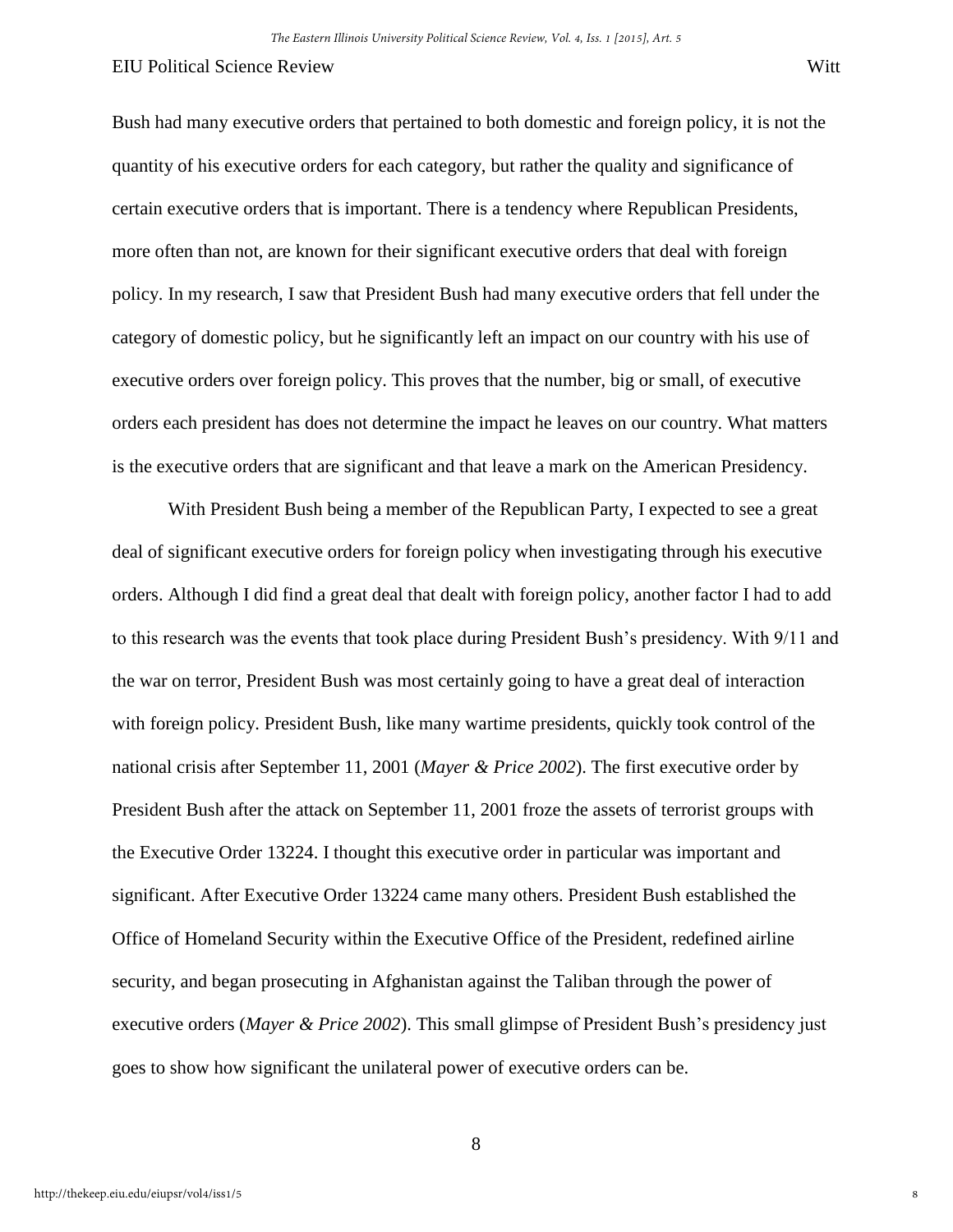President Barrack Obama, so far in his presidency, has had a total number of 194 executive orders and still has a little over a year left of his presidency (National Archives). Every president, Republican or Democrat, is going to have executive orders that pertain to domestic policy. They are the President of the United States so they must focus on domestic policies to a point. However, the majority of Democratic presidents tend to have a significant impact on executive orders dealing with domestic policy. Just after researching President Obama's executive orders thus far, his most significant ones cover domestic issues.

 President Obama has continually focused on immigration as a domestic issue. Not only with Executive Order 13682, but the Dream Act as well. Both executive orders deal with immigration as a large issue in the United States. Just like I did with President Bush, I looked over different occurrences in the United States during Obama's Presidency so far. What I found was that the amount of illegal immigrants in the United States was and still is gradually growing to large amounts. With this happening, and Democratic presidents often have strength when it comes to domestic policy over foreign policy, I see why President Obama would go through with these executive orders surrounding the problem of immigration and trying to find a solution for this increasing issue.

 To back my argument about Republicans being more likely to have their strength in foreign policy, and Democrats to have their strength in domestic policy, I searched through both President Bush and President Obama's first year as President of the United States. I divided each President's executive orders by putting them into two categories: foreign policy and domestic policy. During President Bush's first year as President of the United States, in the year 2001, he signed 54 executive orders (*The White House*). Of those 54 executive orders, 47 of them covered domestic issues and regulations and only 7 of them were related to foreign policy. After looking

9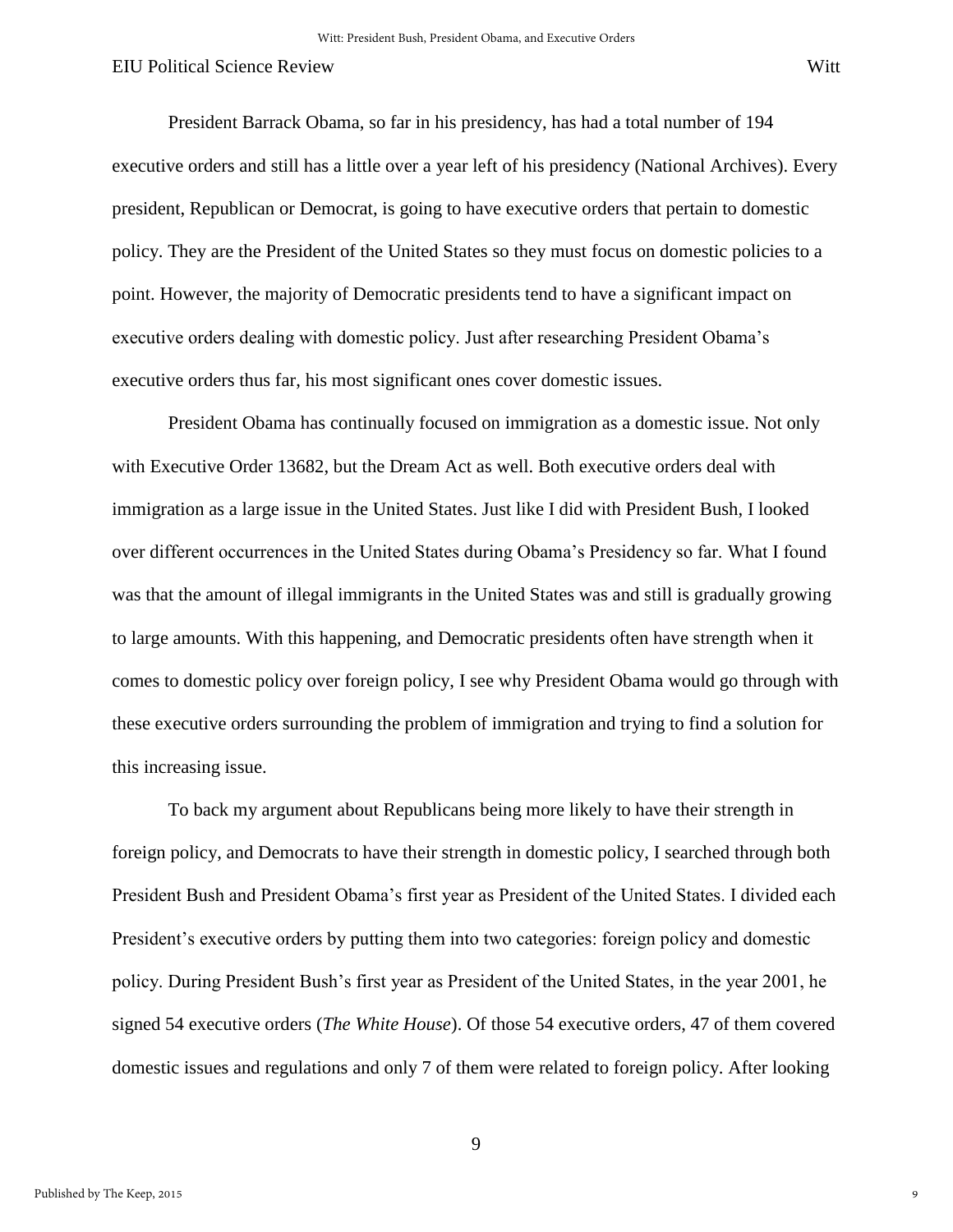at President Bush's first year in his presidency it showed me that it is true that the quantity of executive orders is not what matters, but the significance has the long term effect on a country. On the other hand, President Obama's first year consisted of 39, lower than President Bush (which was expected with September 11, 2001 and the war on terror). Out of President Obama's first year of executive orders I found that 37 of the 39 supported domestic policy and only 2 had anything to do related to foreign policy and regulations (*The White House*). Although the vast majority of the executive orders, for both President Bush and President Obama, were more domestic related, we must keep in mind that the role of a president is to guide the United States and in order to do so must focus much of their attention on policies and regulations in their own country. In the chart below you can see this information delivered in the form of a chart.



## **Discussion and Conclusions**

There are a variety of different aspects one can look at when studying the American Presidency. Through my research I focused on two recent presidents, both President George W. Bush and President Barrack Obama. While investigating these two recent presidents, I focused on the way they used their unilateral power of executive orders. What my research showed me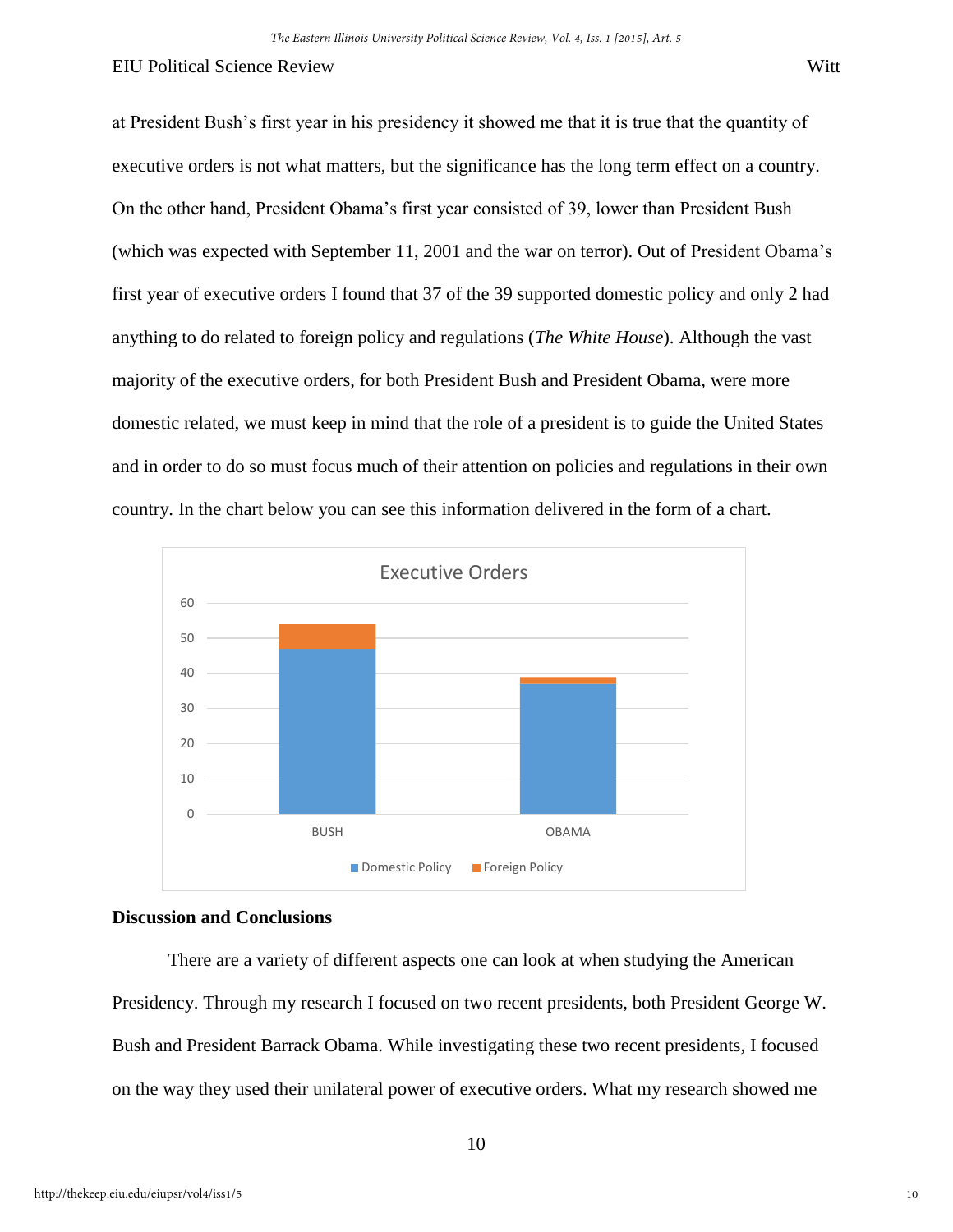was a large amount of information regarding the executive orders of both President Bush and President Obama. I continued my research by comparing their most high profile executive orders, Executive order 13224 and Executive Order 13682. When comparing these two executive orders I looked at whether they were about foreign policy or domestic policy, the events that were taking place at the time of their presidency, and which political party the president belonged to. I believe the most important information I found was in regards to the president's political party and how this can affect whether they focus more on foreign policy or domestic policy with the use of executive orders during their presidency.

 The important information in my research regarding executive orders surrounding the presidency of both President Bush and Obama was the finding of the two presidencies theory comparing foreign policy executive orders and domestic policy executive orders. This is important in my research because this can answer why President Bush was successful in his executive orders regarding foreign policies, including Executive Order 13224, and why President Obama focuses more on domestic policies, including the Dream Act and Executive Order 13682. President Bush can be seen as more successful in his executive orders with foreign policy because foreign policy is not Congress's main concern, so President Bush was not held up waiting for Congress. This can also answer the questions regarding President Obama and his executive orders that surround domestic problems, such as immigration. President Obama, with his executive orders, has not always been successful or effective due to the usual hold Congress can put on legal matters.

 In comparing my research in regards to authors from my literature review, I found that I did find an answer to some of the flaws found in their research. I thought my findings on how executive orders in correlation with domestic policies were harder to get processed through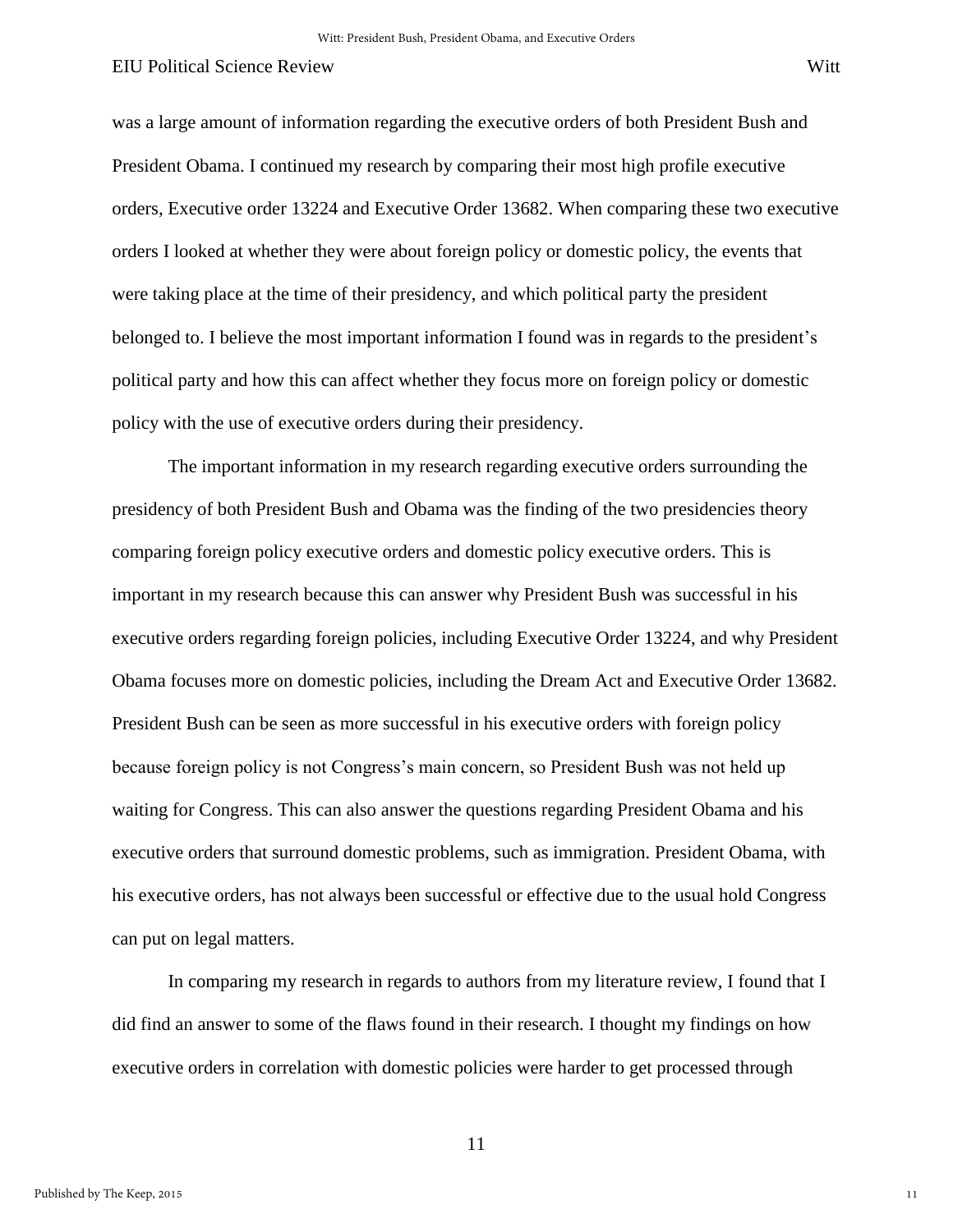Congress was linked to Maltzman's (*1999*) research. This is linked to how executive orders correlate with the level of congressional support the president has at the time and the chances of a veto by congress will overturn the executive order regarding domestic matters (*Maltzman 1999*). These two finding are similar because it just proves further how Congress can resist particular executive orders, especially regarding domestic problems and policies, based on partisanship.

 In terms of expanding this research, I believe we, as social scientists, can look further into our nation's history of the American Presidency and research even farther than our most recent two presidents, President Bush and President Obama. I believe that researching more in-depth could make this argument stronger and more valid. Researchers can also expand this research even more by looking at the different events a president experiences during his term as President of the United States. Comparing these two could produce an interesting outcome that can expand our knowledge of the American Presidency.